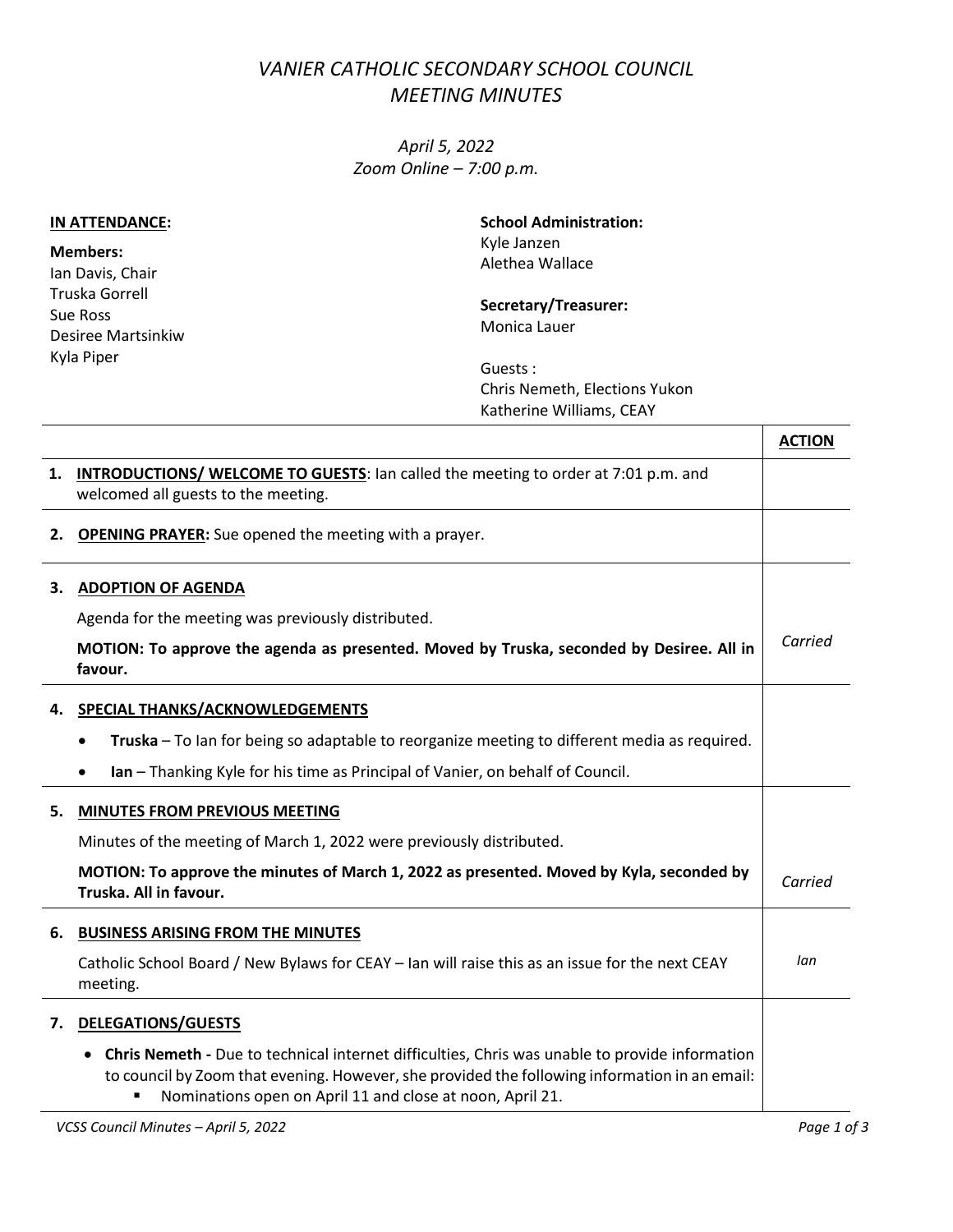|    | Candidate packages will be left at Vanier but can also be obtained online from the<br>$\blacksquare$<br>Elections Yukon website. Chris will be at Vanier on April 21 from 10-12:00.<br>If an election is required, a list of candidates will be posted on April 22; if a council is<br>٠<br>acclaimed, the names of the new council members will be posted.<br>There are increased options for voting this time. If an election is required, voting will<br>take place during office hours at Elections Yukon.<br>Chris can be contacted at mv45nemeth@gmail.com or 336-1242 if you have any<br>٠<br>questions. |         |
|----|-----------------------------------------------------------------------------------------------------------------------------------------------------------------------------------------------------------------------------------------------------------------------------------------------------------------------------------------------------------------------------------------------------------------------------------------------------------------------------------------------------------------------------------------------------------------------------------------------------------------|---------|
|    | Katherine Williams - She is the new Executive Director of CEAY until June 2023. Spoke of the<br>current four goals of CEAY, as per the current Circle of Caring IV document. Council and<br>Katherine discussed the upcoming Catholic PD Day and ideas on how CEAY can assist and<br>participate in the event.                                                                                                                                                                                                                                                                                                  |         |
|    | 8. STANDING REPORTS                                                                                                                                                                                                                                                                                                                                                                                                                                                                                                                                                                                             |         |
|    | a. Principal/Vice-Principal:                                                                                                                                                                                                                                                                                                                                                                                                                                                                                                                                                                                    |         |
|    | Principal's report previously distributed. Items of note included:<br>٠                                                                                                                                                                                                                                                                                                                                                                                                                                                                                                                                         |         |
|    | Absence percentage at the school is now improving.                                                                                                                                                                                                                                                                                                                                                                                                                                                                                                                                                              |         |
|    | CHAD on MS Teams is turned on now - thank you to Council for advocating with the<br>Department to turn the system back on.                                                                                                                                                                                                                                                                                                                                                                                                                                                                                      |         |
|    | School Survey will be available for student input on April 19-22. Four questions have<br>$ \,$<br>been added by Council.                                                                                                                                                                                                                                                                                                                                                                                                                                                                                        |         |
|    | ACTION: Ian to add School Survey to Council's May meeting agenda.                                                                                                                                                                                                                                                                                                                                                                                                                                                                                                                                               | lan     |
|    | b. Catholic Education Association of Yukon (CEAY):<br>Last Executive meeting held on March 23. Discussed upcoming Catholic PD Day and<br>how CEAY can participate in the event.                                                                                                                                                                                                                                                                                                                                                                                                                                 |         |
|    | <b>Occupational Health and Safety Committee:</b><br>c.                                                                                                                                                                                                                                                                                                                                                                                                                                                                                                                                                          |         |
|    | Meeting recently held. Issues discussed were:<br>$\bullet$                                                                                                                                                                                                                                                                                                                                                                                                                                                                                                                                                      |         |
|    | Vaping in Girls' Bathrooms - Kyla advised that Health Promotions Unit will provide<br>print resources re: vaping and she will forward this material to Alethea.                                                                                                                                                                                                                                                                                                                                                                                                                                                 |         |
|    | - Alethea also noted that the students are seeking more space in which to gather.<br>Further discussion ensued re: chairs outside the school, or possibly a gazebo project.<br>ACTION: Alethea will obtain further information on applying for funding in the fall with<br>the Jane Goodall Foundation for this type of project.                                                                                                                                                                                                                                                                                | Alethea |
|    | d. Secretary-Treasurer                                                                                                                                                                                                                                                                                                                                                                                                                                                                                                                                                                                          |         |
|    | Bank reconciliation distributed prior to the meeting.                                                                                                                                                                                                                                                                                                                                                                                                                                                                                                                                                           |         |
|    |                                                                                                                                                                                                                                                                                                                                                                                                                                                                                                                                                                                                                 |         |
|    | e. Additional Committees                                                                                                                                                                                                                                                                                                                                                                                                                                                                                                                                                                                        |         |
|    | Inclusive and Special Education - Committee meetings currently on hold. Department to<br>undertake further consultation and have distributed a survey to all participating groups.                                                                                                                                                                                                                                                                                                                                                                                                                              |         |
|    | MOTION: To approve reports as presented. Moved by Sue, seconded by Truska. All in favour.                                                                                                                                                                                                                                                                                                                                                                                                                                                                                                                       | Carried |
| 9. | <b>OLD BUSINESS</b>                                                                                                                                                                                                                                                                                                                                                                                                                                                                                                                                                                                             |         |
|    |                                                                                                                                                                                                                                                                                                                                                                                                                                                                                                                                                                                                                 |         |
|    | Name Change - No further update available at this time.                                                                                                                                                                                                                                                                                                                                                                                                                                                                                                                                                         |         |